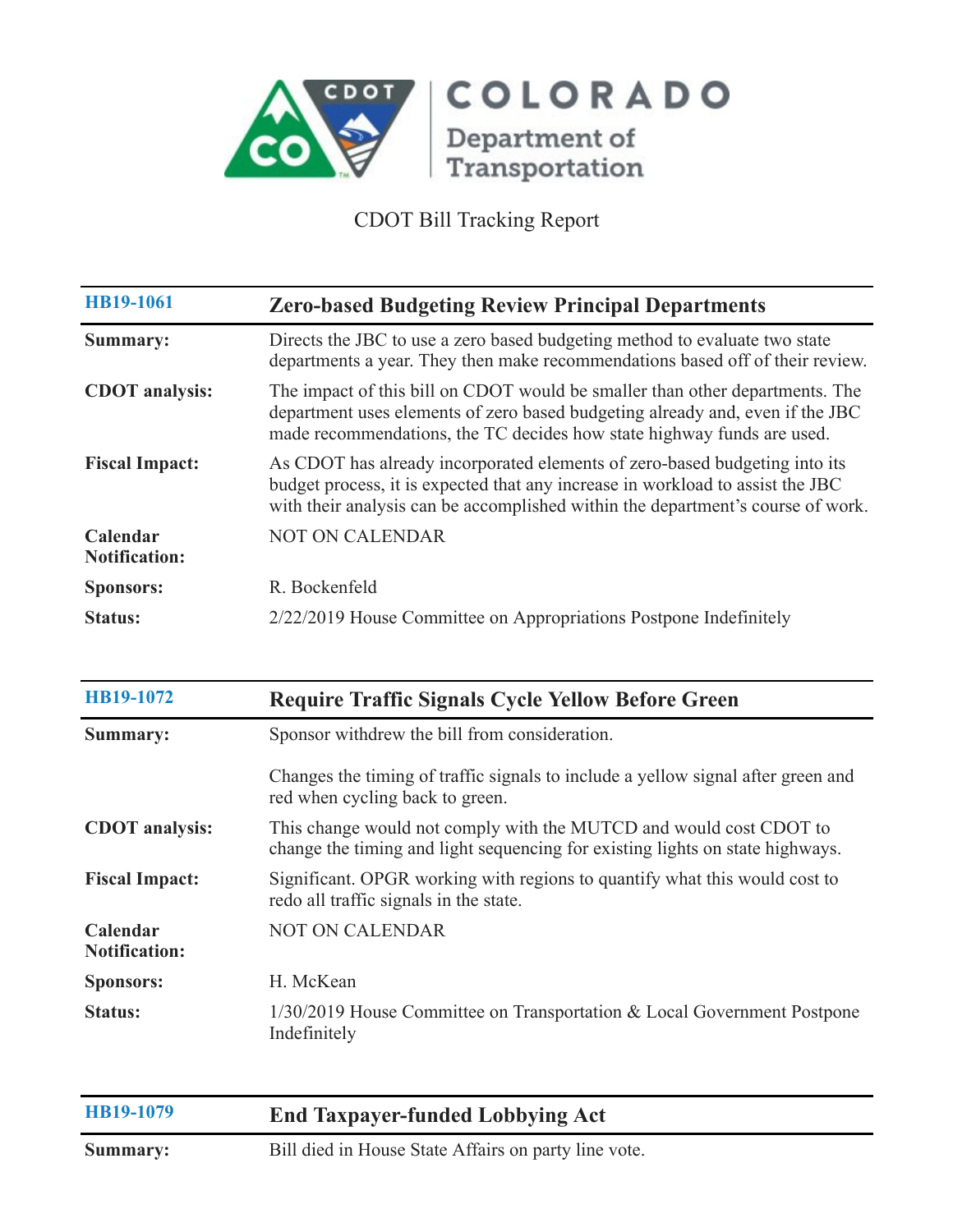|                                  | Prohibits state departments and the Governor's office from lobbying the General<br>Assembly.                                                                                                                            |
|----------------------------------|-------------------------------------------------------------------------------------------------------------------------------------------------------------------------------------------------------------------------|
| <b>CDOT</b> analysis:            | If passed, this would restrict the department's ability to interact with the<br>legislative branch of government. CDOT would not be able to take positions on<br>legislation and could only answer technical questions. |
| <b>Fiscal Impact:</b>            | Indeterminate fiscal impact immediately, however, possible negative future<br>impacts due to policies implemented without input from the department.                                                                    |
| Calendar<br><b>Notification:</b> | <b>NOT ON CALENDAR</b>                                                                                                                                                                                                  |
| <b>Sponsors:</b>                 | D. Williams                                                                                                                                                                                                             |
| <b>Status:</b>                   | 1/31/2019 House Committee on State, Veterans, & Military Affairs Postpone<br>Indefinitely                                                                                                                               |

| HB19-1099                        | <b>Eliminate Red Light Cameras</b>                                                                                                                                                                                                                                                                                                                                                                                  |
|----------------------------------|---------------------------------------------------------------------------------------------------------------------------------------------------------------------------------------------------------------------------------------------------------------------------------------------------------------------------------------------------------------------------------------------------------------------|
| <b>Summary:</b>                  | This bill prohibits all levels of government to use automated vehicle<br>identification systems and issue tickets using these systems. Generally, CDOT<br>does not enter into these discussions as they are focused on local governments'<br>powers, however this one removes the ability of the state to use speed<br>enforcement in highway work zones. It also has language exempting tolling<br>infrastructure. |
| <b>CDOT</b> analysis:            | CDOT has requested to amend the bill to continue allowing for speed<br>enforcement options for the state moving into the future, especially if the state<br>wants to begin photo enforcement on managed lanes.                                                                                                                                                                                                      |
|                                  | The bill died in the House Transportation committee                                                                                                                                                                                                                                                                                                                                                                 |
|                                  | Bill sponsor agreed to amend the bill to allow for HOT enforcement in the<br>future. Bill has not been heard in committee yet.                                                                                                                                                                                                                                                                                      |
| <b>Fiscal Impact:</b>            | The bill decreases the future ability to enforce laws within highway works<br>zones and on managed lanes, but there is no fiscal impact to the department.                                                                                                                                                                                                                                                          |
| Calendar<br><b>Notification:</b> | <b>NOT ON CALENDAR</b>                                                                                                                                                                                                                                                                                                                                                                                              |
| <b>Sponsors:</b>                 | S. Humphrey   J. Melton                                                                                                                                                                                                                                                                                                                                                                                             |
| <b>Status:</b>                   | 2/20/2019 House Committee on Transportation & Local Government Postpone<br>Indefinitely                                                                                                                                                                                                                                                                                                                             |

| HB19-1157             | <b>Modify Specific Ownership Tax Rates</b>                                                                                                                                                                                                                                         |
|-----------------------|------------------------------------------------------------------------------------------------------------------------------------------------------------------------------------------------------------------------------------------------------------------------------------|
| <b>Summary:</b>       | This bill modifies the specific ownership tax (SOT) on vehicles less that 25<br>years old, increasing the amount of tax revenue collected in the HUTF.                                                                                                                             |
| <b>CDOT</b> analysis: | After ten years, an older vehicles' SOT is reduced significantly, so the bulk of<br>the revenue comes from newer vehicles. This bill changes the SOT formula so<br>that after ten years, vehicles pay .25% of taxable value. This new revenue<br>would be deposited into the HUTF. |
| <b>Fiscal Impact:</b> | The new revenue would be distributed via the 60/22/18 formula for HUTF                                                                                                                                                                                                             |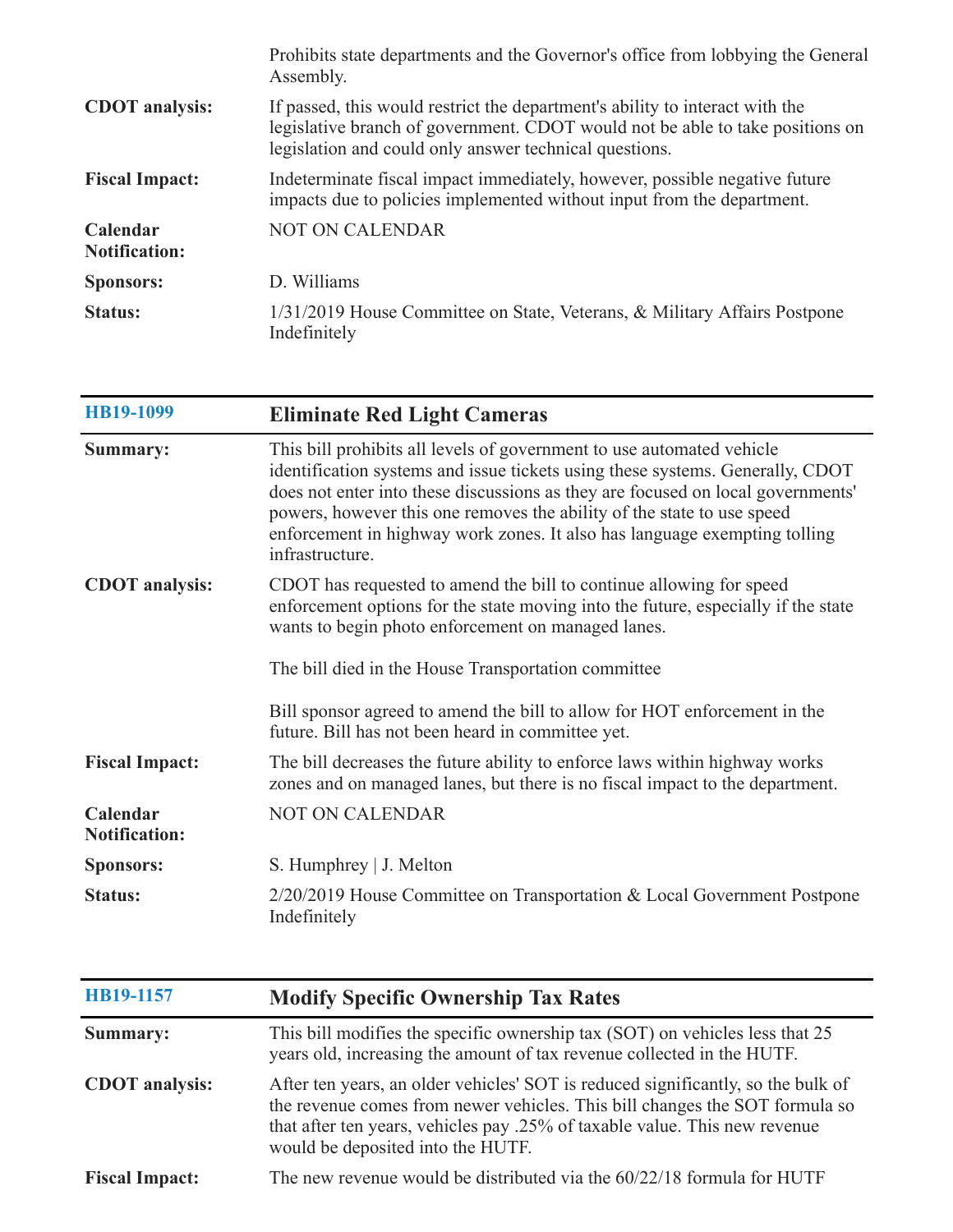|                                  | funds. Estimated to bring in around \$30 million in first few years, then grows to<br>around \$150+ million annually after ten years. |
|----------------------------------|---------------------------------------------------------------------------------------------------------------------------------------|
| Calendar<br><b>Notification:</b> | Wednesday, March 20 2019<br>Transportation & Local Government<br>1:30 p.m. Room $0112$<br>$(2)$ in house calendar.                    |
| <b>Sponsors:</b>                 | L. Liston                                                                                                                             |
| <b>Status:</b>                   | 1/29/2019 Introduced In House - Assigned to Transportation & Local<br>Government $+$ Finance                                          |

| HB19-1163                        | <b>Reduce Regulatory Burden Rules On Businesses</b>                                                                                                                                                                                                                                                                                                                                 |
|----------------------------------|-------------------------------------------------------------------------------------------------------------------------------------------------------------------------------------------------------------------------------------------------------------------------------------------------------------------------------------------------------------------------------------|
| Summary:                         | Before promulgating any new rules, state departments must publish regulatory<br>flexibility analysis showing how the rules will accomplish the objectives yet<br>minimize impacts on small businesses.                                                                                                                                                                              |
| <b>CDOT</b> analysis:            | CDOT"s existing process includes procedures which take into account and<br>weigh the impacts on small businesses. There are multiple opportunities for<br>small businesses to be notified of rule making, provide written and in person<br>input on the rules, and request a cost/benefit analysis if the rule is perceived to<br>have an unfair impact on an industry or business. |
| <b>Fiscal Impact:</b>            | This bill would add additional reporting and research requirements into the<br>existing APA process for rule making. There would be an additional<br>administrative cost and time associated to all rule making in the future.                                                                                                                                                      |
| Calendar<br><b>Notification:</b> | <b>NOT ON CALENDAR</b>                                                                                                                                                                                                                                                                                                                                                              |
| <b>Sponsors:</b>                 | T. Carver / J. Smallwood   J. Tate                                                                                                                                                                                                                                                                                                                                                  |
| <b>Status:</b>                   | $2/28/2019$ House Committee on Energy & Environment Postpone Indefinitely                                                                                                                                                                                                                                                                                                           |

| HB19-1199                        | <b>Colorado Clean Pass Act</b>                                                                                                                                                                                                                                                                                                                                                                                |
|----------------------------------|---------------------------------------------------------------------------------------------------------------------------------------------------------------------------------------------------------------------------------------------------------------------------------------------------------------------------------------------------------------------------------------------------------------|
| Summary:                         | This bill creates a system that allows plug in electric vehicles to travel in CDOT<br>express lanes for 50% off the toll rate. A certain number of EV's are allowed<br>into the program each year with an final cap of 120K.                                                                                                                                                                                  |
| <b>CDOT</b> analysis:            | The bill presents a complex policy for increasing the number of electric<br>vehicles in the state. Other states implementing this policy increased the EV<br>market share. The bill provides sideboards for HPTE and CDOT to modify or<br>negate the program if there is a level of service impact, or the number of EVs<br>impacts the ability to finance new lanes or pay debt financing on existing lanes. |
| <b>Fiscal Impact:</b>            | CDOT worked closely with the sponsor to mitigate the revenue impacts to<br>tolling on express lanes. CDOT will continue to work closely on the bill to<br>protect against amendments that will impact the fiscal costs to the department.                                                                                                                                                                     |
| Calendar<br><b>Notification:</b> | Monday, March 4 2019<br>Energy & Environment<br>1:30 p.m. Room 0112<br>(4) in house calendar.                                                                                                                                                                                                                                                                                                                 |
| <b>Sponsors:</b>                 | A. Valdez / B. Pettersen   F. Winter                                                                                                                                                                                                                                                                                                                                                                          |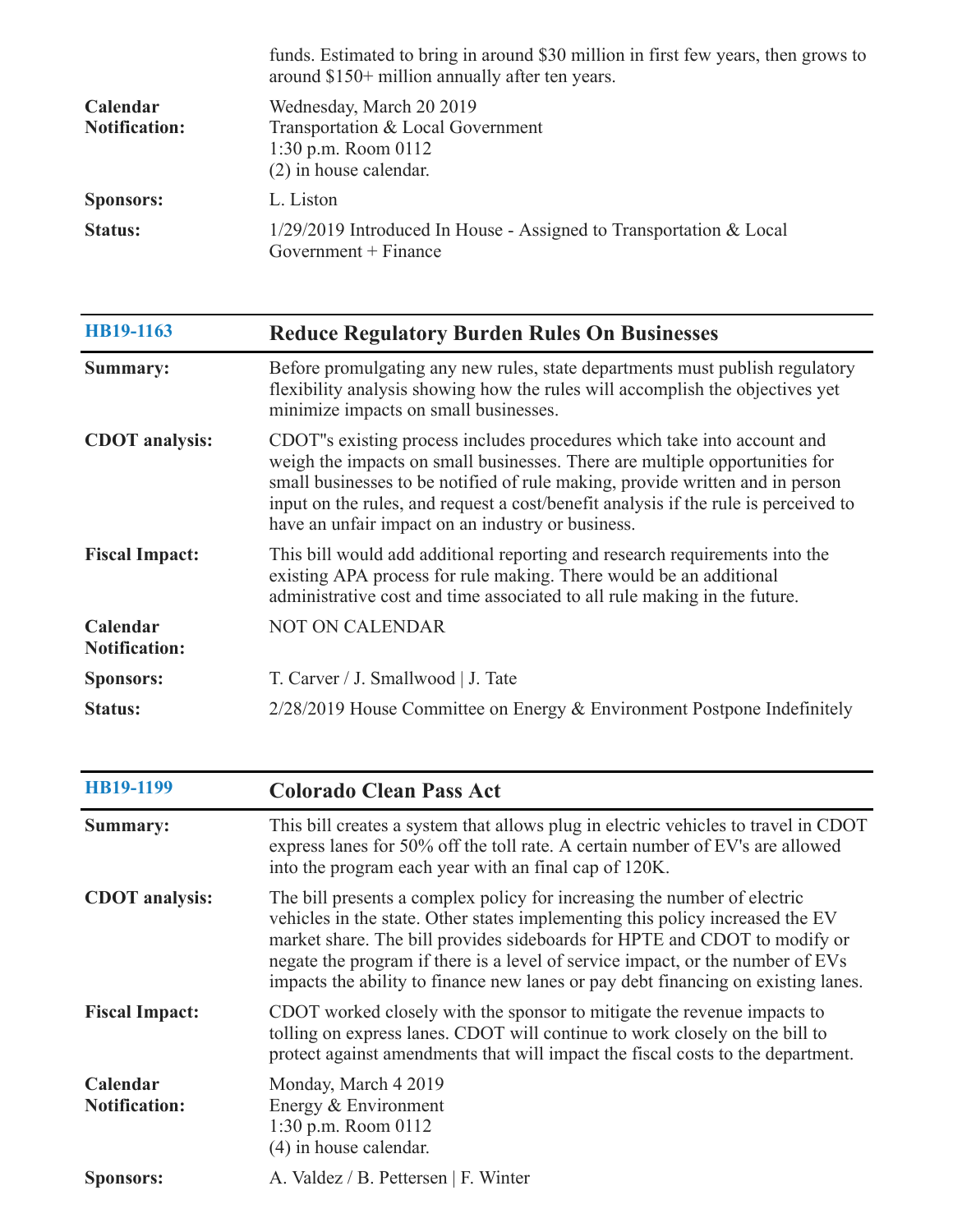| HB19-1207                        | <b>Winter Conditions And Traction Control Requirements</b>                                                                                                                                                                                                           |
|----------------------------------|----------------------------------------------------------------------------------------------------------------------------------------------------------------------------------------------------------------------------------------------------------------------|
| Summary:                         | Extends the requirement for carrying chains or alternative traction control<br>devices to passenger vehicles travelling I-70 in the mountains during the winter.                                                                                                     |
| <b>CDOT</b> analysis:            | Spin outs and crashes close I-70 during the winter and to reduce the number of<br>times the highway is closed, passenger vehicles can carry traction devices<br>during winter months. The bill also conforms statutory language with CDOT's<br>winter driving rules. |
| <b>Fiscal Impact:</b>            | No fiscal impact on CDOT.                                                                                                                                                                                                                                            |
| Calendar<br><b>Notification:</b> | Tuesday, March 5 2019<br>Transportation & Local Government<br>Upon Adjournment Room 0112<br>$(2)$ in house calendar.                                                                                                                                                 |
| <b>Sponsors:</b>                 | D. Roberts / K. Donovan   B. Rankin                                                                                                                                                                                                                                  |
| <b>Status:</b>                   | $2/21/2019$ Introduced In House - Assigned to Transportation & Local<br>Government                                                                                                                                                                                   |

| HB19-1209                        | <b>Aeronautical Reporting Requirements</b>                                                                                                                                                                        |
|----------------------------------|-------------------------------------------------------------------------------------------------------------------------------------------------------------------------------------------------------------------|
| Summary:                         | Removes obsolete language from statute regarding aeronautics reporting.                                                                                                                                           |
| <b>CDOT</b> analysis:            | When there were intrastate air carriers the state had reporting requirements for<br>them, but now that that all carriers are interstate, these reporting requirements<br>are redundant with federal requirements. |
| <b>Fiscal Impact:</b>            | None                                                                                                                                                                                                              |
| Calendar<br><b>Notification:</b> | Monday, March 4 2019<br><b>GENERAL ORDERS - SECOND READING OF BILLS</b><br>$(1)$ in house calendar.                                                                                                               |
| <b>Sponsors:</b>                 | M. Froelich   A. Valdez                                                                                                                                                                                           |
| <b>Status:</b>                   | $2/27/2019$ House Committee on Business Affairs & Labor Refer Unamended to<br>House Committee of the Whole                                                                                                        |

| <b>SB19-012</b>       | <b>Use Of Mobile Electronic Devices While Driving</b>                                                                                                                                                             |
|-----------------------|-------------------------------------------------------------------------------------------------------------------------------------------------------------------------------------------------------------------|
| Summary:              | Current law prohibits individuals younger than 18 from using mobile devices<br>while driving. This bill extends that prohibition to all ages and extends<br>prohibition to include all mobile electronic devices. |
|                       | Stakeholders are meeting this week to see if a compromise can be reached on<br>amending the bill. If not, the sponsor has said she will kill the bill.                                                            |
| <b>CDOT</b> analysis: | The purpose is to reduce distracted driving by not allowing people to hold<br>electronic devices in their hands while driving.                                                                                    |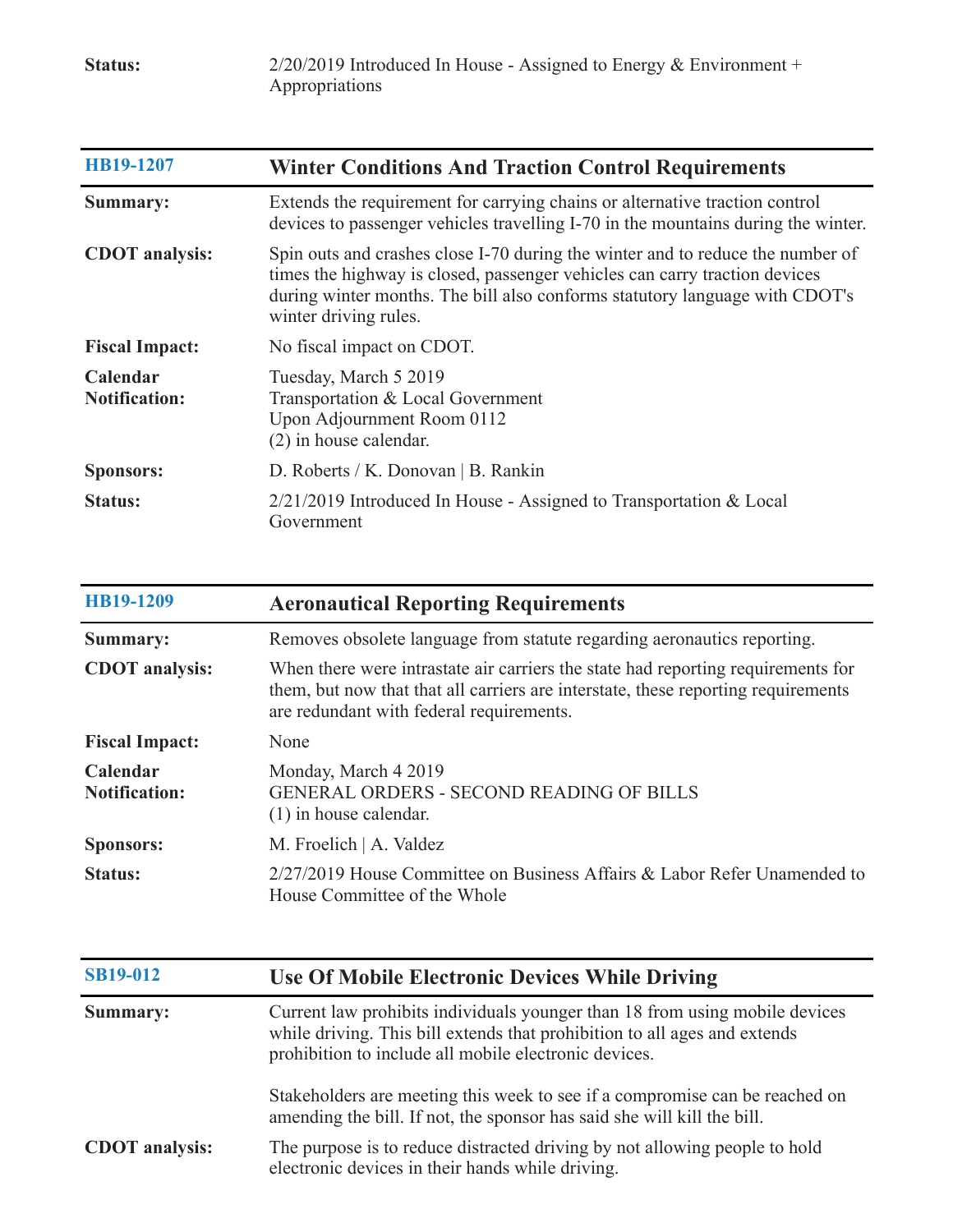| <b>Fiscal Impact:</b>            | The bill raises penalties for the second, third and subsequent penalties. If the<br>bill passes, the new graduated fines would be \$300 (1st), \$500 (2nd), and \$750<br>$(3rd+)$ .                                                                                                                                                                                      |
|----------------------------------|--------------------------------------------------------------------------------------------------------------------------------------------------------------------------------------------------------------------------------------------------------------------------------------------------------------------------------------------------------------------------|
| Calendar<br><b>Notification:</b> | Friday, March 8 2019<br>SENATE APPROPRIATIONS COMMITTEE<br>7:30 AM LSB-B<br>$(2)$ in senate calendar.                                                                                                                                                                                                                                                                    |
| <b>Sponsors:</b>                 | L. Court / J. Melton                                                                                                                                                                                                                                                                                                                                                     |
| <b>Status:</b>                   | 2/14/2019 Senate Committee on Transportation & Energy Refer Amended to<br>Appropriations                                                                                                                                                                                                                                                                                 |
| <b>SB19-017</b>                  | <b>Requirements For CDOT Colorado Department of</b><br><b>Transportation Land Acquisitions</b>                                                                                                                                                                                                                                                                           |
| Summary:                         | This bill comes out of CDOT's Efficiency and Accountability Committee and<br>addresses the additional administrative requirements brought on by the<br>'Amerco' Supreme Court decision.                                                                                                                                                                                  |
|                                  | The bill passed the Senate unanimously and is in the House.                                                                                                                                                                                                                                                                                                              |
| <b>CDOT</b> analysis:            | CDOT has a convoluted reporting and review system for ROW acquisition as a<br>result of the Court's decision requiring the Transportation Commission to<br>approve ROW acquisition along with the Chief Engineer. This bill clarifies that<br>the TC will approve acquisitions involving condemnation, and the Chief<br>Engineer may approve all other ROW acquisitions. |
| <b>Fiscal Impact:</b>            | There will be an positive fiscal impact in reducing the number of administrative<br>hours necessary to create duplicate reports and inefficient approval processes.                                                                                                                                                                                                      |
| Calendar<br><b>Notification:</b> | <b>NOT ON CALENDAR</b>                                                                                                                                                                                                                                                                                                                                                   |
| <b>Sponsors:</b>                 | R. Zenzinger / D. Roberts                                                                                                                                                                                                                                                                                                                                                |
| <b>Status:</b>                   | 12/26/2019 Introduced In Senate - Assigned to                                                                                                                                                                                                                                                                                                                            |
|                                  |                                                                                                                                                                                                                                                                                                                                                                          |

| <b>SB19-018</b>                  | <b>Commercial Motor Vehicle Driver Age</b>                                                                                                                                                                                                                                                                                                                                       |
|----------------------------------|----------------------------------------------------------------------------------------------------------------------------------------------------------------------------------------------------------------------------------------------------------------------------------------------------------------------------------------------------------------------------------|
| Summary:                         | Directs the Dept. of Revenue to promulgate rules allowing for interstate CDL<br>drivers to be 18-21 years old. Currently, 18-21 year old CDL drivers are only<br>allowed for intrastate travel.                                                                                                                                                                                  |
| <b>CDOT</b> analysis:            | This bill will increase the labor pool for CDL drivers in the state, which CDOT<br>supports to fill driver vacancies; however, the interstate flexibility can only<br>occur if the federal government allows for 18-21 year old CDL drivers,<br>something it currently prohibits. The bill prepares Colorado for the possibility<br>that the federal government changes the law. |
| <b>Fiscal Impact:</b>            | Could be a positive fiscal impact on CDOT by enabling the department to draw<br>from a larger pool to fill CDL driver positions in the state.                                                                                                                                                                                                                                    |
| Calendar<br><b>Notification:</b> | <b>NOT ON CALENDAR</b>                                                                                                                                                                                                                                                                                                                                                           |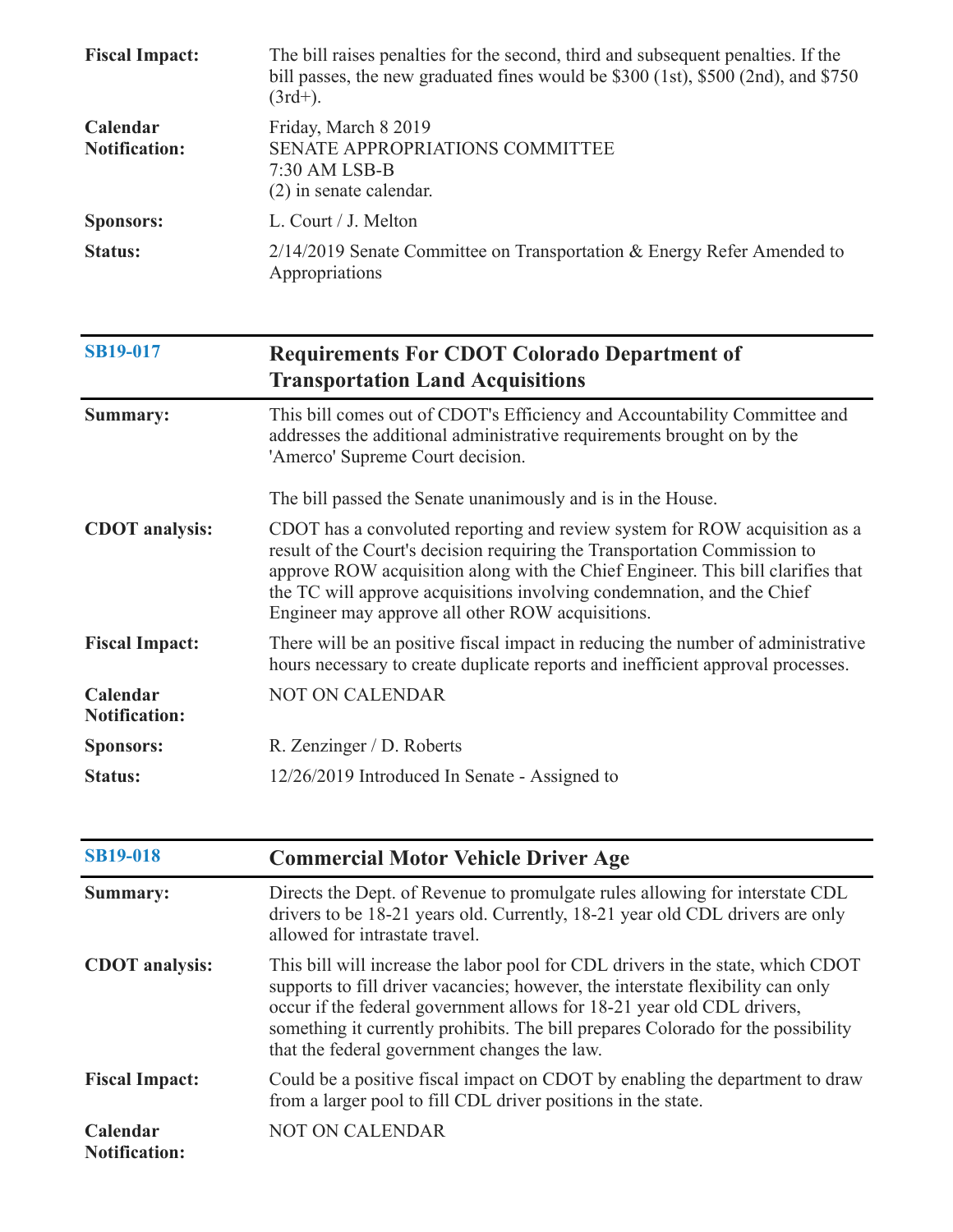| <b>Sponsors:</b> | R. Scott   V. Marble / B. McLachlan   L. Saine |
|------------------|------------------------------------------------|
| <b>Status:</b>   | $2/20/2019$ Governor Signed                    |

| <b>SB19-032</b>                  | <b>Hazardous Materials Transportation Routing</b>                                                                                                                                                                                                                                                                                                                                                                                                                      |
|----------------------------------|------------------------------------------------------------------------------------------------------------------------------------------------------------------------------------------------------------------------------------------------------------------------------------------------------------------------------------------------------------------------------------------------------------------------------------------------------------------------|
| <b>Summary:</b>                  | SB-32 requires CDOT to convene a stakeholder group to study possible safety<br>and infrastructure changes necessary to allow trucks delivering gas to travel<br>through the EJMT.                                                                                                                                                                                                                                                                                      |
|                                  | The bill passed the Senate unanimously and is headed to the House.                                                                                                                                                                                                                                                                                                                                                                                                     |
| <b>CDOT</b> analysis:            | Currently, gas trucks travel over Loveland Pass to deliver petroleum products to<br>facilities on the west side of the EJMT. Occasionally, gas trucks are allowed<br>through the tunnel if the pass is closed and only under certain circumstances. A<br>study would afford the department and stakeholders an opportunity to quantify<br>and clarify what improvements would be necessary to allow the trucks to travel<br>through the EJMT on a more frequent basis. |
| <b>Fiscal Impact:</b>            | CDOT would staff and perform the study, and since most of the work could be<br>accomplished using in house resources the fiscal impact would be limited.                                                                                                                                                                                                                                                                                                               |
| Calendar<br><b>Notification:</b> | Friday, March 1 2019<br><b>GENERAL ORDERS - SECOND READING OF BILLS</b><br>$(4)$ in house calendar.                                                                                                                                                                                                                                                                                                                                                                    |
| <b>Sponsors:</b>                 | R. Scott / J. McCluskie                                                                                                                                                                                                                                                                                                                                                                                                                                                |
| <b>Status:</b>                   | 2/26/2019 House Committee on Transportation & Local Government Refer<br>Amended to House Committee of the Whole                                                                                                                                                                                                                                                                                                                                                        |

| <b>SB19-038</b>                  | <b>Agricultural Trailers Port Of Entry Clearance</b>                                                                                                                                                            |
|----------------------------------|-----------------------------------------------------------------------------------------------------------------------------------------------------------------------------------------------------------------|
| Summary:                         | The bill allows certain trucks carrying agricultural products to bypass ports of<br>entry under circumstances.                                                                                                  |
| <b>CDOT</b> analysis:            | Sponsor will be pulling this bill because of the work CSP and CDOT did over<br>the summer to update the revocable permit process, which makes it more<br>efficient for haulers and ensures safety on the roads. |
| <b>Fiscal Impact:</b>            | No direct fiscal impact to CDOT.                                                                                                                                                                                |
| Calendar<br><b>Notification:</b> | <b>NOT ON CALENDAR</b>                                                                                                                                                                                          |
| <b>Sponsors:</b>                 | J. Sonnenberg / R. Pelton                                                                                                                                                                                       |
| <b>Status:</b>                   | $1/22/2019$ Senate Committee on Transportation & Energy Postpone Indefinitely                                                                                                                                   |
|                                  |                                                                                                                                                                                                                 |

| <b>SB19-051</b>       | <b>Increase General Fund Funding For Transportation</b>                                                                                                                                                                                            |
|-----------------------|----------------------------------------------------------------------------------------------------------------------------------------------------------------------------------------------------------------------------------------------------|
| <b>Summary:</b>       | Increases the FY 19/20 SB1 transfer by \$190 million.                                                                                                                                                                                              |
| <b>CDOT</b> analysis: | Current law has the second general fund transfer under SB1 at \$150, this bill<br>adds funds to increase the transfer to \$340 million. This funding comes from<br>the new funds the state will see and not out of existing general fund revenues. |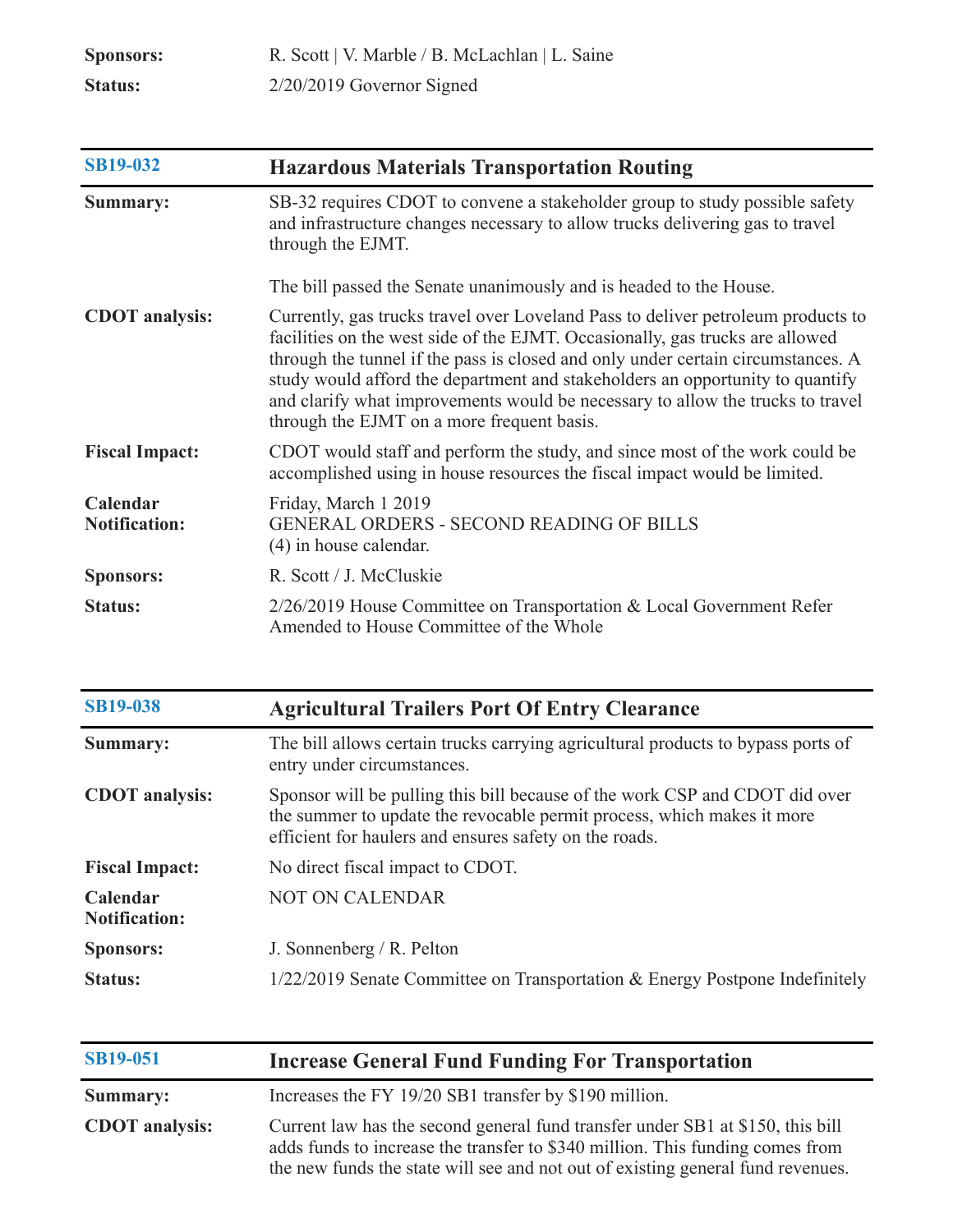| <b>Fiscal Impact:</b>            | An additional \$161.5 million would come to state highways. An additional \$51<br>million would go to local governments (an increase of \$28.5 million), and<br>multimodal funding remains the same at \$22.5 million. |
|----------------------------------|------------------------------------------------------------------------------------------------------------------------------------------------------------------------------------------------------------------------|
| Calendar<br><b>Notification:</b> | NOT ON CALENDAR                                                                                                                                                                                                        |
| <b>Sponsors:</b>                 | R. Scott   J. Cooke                                                                                                                                                                                                    |
| <b>Status:</b>                   | $1/8/2019$ Introduced In Senate - Assigned to Transportation & Energy +<br>Appropriations                                                                                                                              |

| <b>SB19-054</b>                  | <b>Military Vehicle Motor Vehicle Regulation</b>                                                                                                                                                                                                                                                                                                                                                      |
|----------------------------------|-------------------------------------------------------------------------------------------------------------------------------------------------------------------------------------------------------------------------------------------------------------------------------------------------------------------------------------------------------------------------------------------------------|
| Summary:                         | The bill clarifies how the DMV classifies demilitarized motor vehicles.                                                                                                                                                                                                                                                                                                                               |
| <b>CDOT</b> analysis:            | It was unclear how auto dealerships, or individuals, that bought demilitarized<br>vehicles from the armed services get the vehicles titled and registered with the<br>DMV. Current law says that these vehicles may be purchased but only used on<br>private land. This bill states that these vehicles do not need an inspection to<br>prove they are roadworthy, nor do they need to be registered. |
| <b>Fiscal Impact:</b>            | CDOT would lose minimal amounts of FASTER registration fees if these<br>vehicles do not need to register.                                                                                                                                                                                                                                                                                             |
| Calendar<br><b>Notification:</b> | <b>NOT ON CALENDAR</b>                                                                                                                                                                                                                                                                                                                                                                                |
| <b>Sponsors:</b>                 | L. Crowder / D. Valdez                                                                                                                                                                                                                                                                                                                                                                                |
| <b>Status:</b>                   | 1/28/2019 Senate Committee on State, Veterans, & Military Affairs Witness<br>Testimony and/or Committee Discussion Only                                                                                                                                                                                                                                                                               |

| <b>SB19-062</b>                  | <b>Limit Agency Rule-making Authority To Amend Rules</b>                                                                                                                                                                                                                                                                                                                                                                  |
|----------------------------------|---------------------------------------------------------------------------------------------------------------------------------------------------------------------------------------------------------------------------------------------------------------------------------------------------------------------------------------------------------------------------------------------------------------------------|
| Summary:                         | Executive branch departments would get legislative approval for amended or<br>reinterpreted rules. The bill died in committee on a party line vote.                                                                                                                                                                                                                                                                       |
| <b>CDOT</b> analysis:            | This is an attempt for the legislature to gain more control over state<br>departments' rule making process. The bill says if CDOT wants to amend or<br>reinterpret any rules, the department must receive legislative permission to do<br>so. The language would create long delays in finalizing rules and does not take<br>into consideration the existing rule review process in place, which for CDOT is<br>annually. |
| <b>Fiscal Impact:</b>            | Significant administrative costs associated with the delay in rule review and<br>implementation as well as additional coordination with the legislative branch<br>for rule review and approval.                                                                                                                                                                                                                           |
| Calendar<br><b>Notification:</b> | <b>NOT ON CALENDAR</b>                                                                                                                                                                                                                                                                                                                                                                                                    |
| <b>Sponsors:</b>                 | J. Sonnenberg                                                                                                                                                                                                                                                                                                                                                                                                             |
| <b>Status:</b>                   | 1/28/2019 Senate Committee on State, Veterans, & Military Affairs Postpone<br>Indefinitely                                                                                                                                                                                                                                                                                                                                |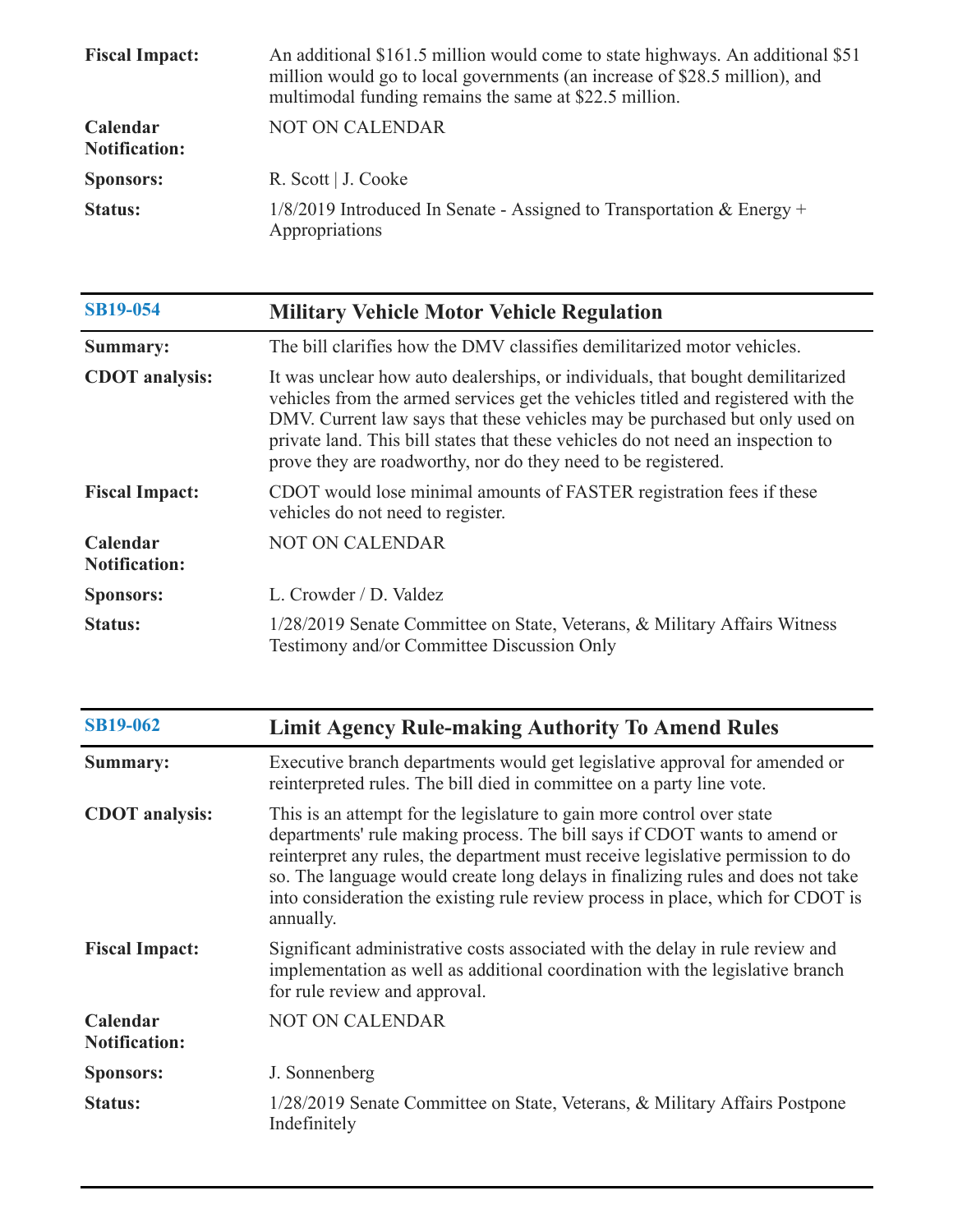| <b>SB19-076</b>                  | <b>CDOT Colorado Department Of Transportation Consulting</b><br><b>Engineer Contracts</b>                                                                                                                                                                                                                |
|----------------------------------|----------------------------------------------------------------------------------------------------------------------------------------------------------------------------------------------------------------------------------------------------------------------------------------------------------|
| <b>Summary:</b>                  | Requires consultants to provide a fixed bid when contracting with CDOT<br>instead of the hourly rate currently used.                                                                                                                                                                                     |
|                                  | CDOT continues to work with the sponsor on amendments that would narrow<br>the scope of the bill.                                                                                                                                                                                                        |
| <b>CDOT</b> analysis:            | It is uncertain how this would impact construction project bids. Consultants<br>could raise the fixed bid amount to a level higher than what an hourly rate<br>would be; and, it is possible that over time the fixed bids would create savings<br>with fewer billed hours spent on long project delays. |
| <b>Fiscal Impact:</b>            | Uncertain. Not likely to be a significant revenue loss, may be a positive cost<br>savings if fixed bid amounts are lower than hourly costs.                                                                                                                                                              |
| Calendar<br><b>Notification:</b> | Wednesday, March 13 2019<br>Transportation & Local Government<br>$1:30$ p.m. Room $0112$<br>$(1)$ in house calendar.                                                                                                                                                                                     |
| <b>Sponsors:</b>                 | R. Scott / J. Rich                                                                                                                                                                                                                                                                                       |
| <b>Status:</b>                   | $2/22/2019$ Introduced In House - Assigned to Transportation & Local<br>Government                                                                                                                                                                                                                       |

| <b>SB19-101</b>                  | <b>Prerequisites For Construction Of Managed Lanes</b>                                                                                                                                                                                                                                                                                 |
|----------------------------------|----------------------------------------------------------------------------------------------------------------------------------------------------------------------------------------------------------------------------------------------------------------------------------------------------------------------------------------|
| Summary:                         | CDOT and HPTE must evaluate alternative means of increasing highway<br>capacity or reducing traffic congestion before the construction of a managed<br>lane. Additional reporting requirements are added for CDOT and HPTE<br>including testifying in front of the legislature if a managed lane is planned on<br>any future corridor. |
| <b>CDOT</b> analysis:            | CDOT and HPTE follow the existing processes that complies with many of the<br>requirements of this bill; however, the strict prohibition on action until all other<br>avenues are explored could prohibit the construction of managed lanes in the<br>future.                                                                          |
| <b>Fiscal Impact:</b>            | To the extent that the requirements of this bill prevent the department from<br>pursuing a managed toll lane project, the department may not be able to<br>leverage the financial tools and private partnerships that managed toll lanes<br>allow for.                                                                                 |
| Calendar<br><b>Notification:</b> | <b>NOT ON CALENDAR</b>                                                                                                                                                                                                                                                                                                                 |
| <b>Sponsors:</b>                 | P. Lundeen / T. Carver                                                                                                                                                                                                                                                                                                                 |
| <b>Status:</b>                   | $2/26/2019$ Senate Committee on Transportation & Energy Postpone Indefinitely                                                                                                                                                                                                                                                          |
| <b>SB19-125</b>                  | <b>Suppl Approp Dept Transportation</b>                                                                                                                                                                                                                                                                                                |

| <b>Summary:</b> | This is the annual appropriations bill for CDOT. This bill allocates funds for FY<br>18/19. |
|-----------------|---------------------------------------------------------------------------------------------|
|                 |                                                                                             |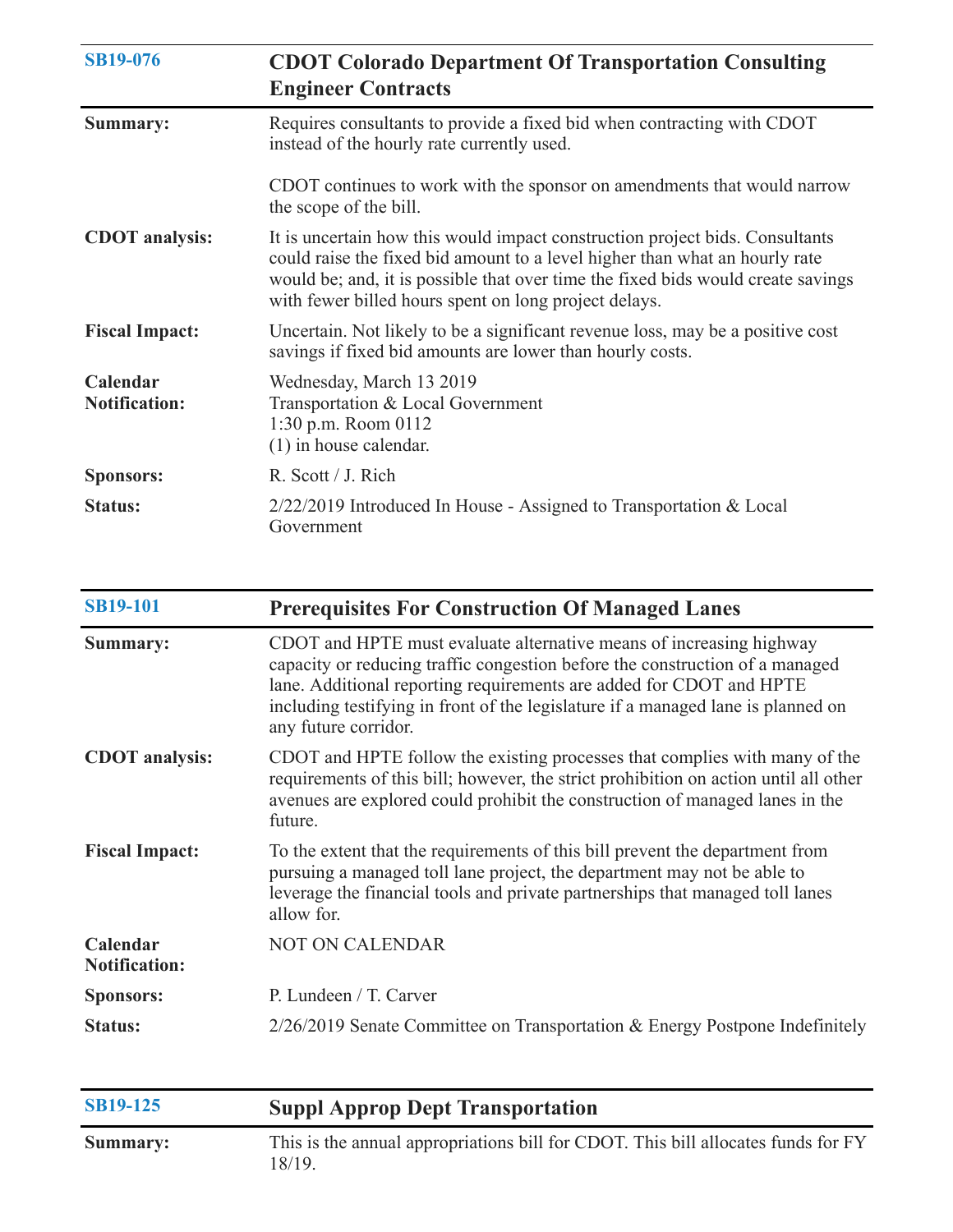| <b>CDOT</b> analysis:            | A difference in this bill is this year there is a new line item for the CDOT state<br>budget. SB18-001 created the Multimodal Transportation Options Fund and the<br>allocated amount from SB1 is included in this supplemental bill. |
|----------------------------------|---------------------------------------------------------------------------------------------------------------------------------------------------------------------------------------------------------------------------------------|
| <b>Fiscal Impact:</b>            | The new amount for MTOF will be \$71.75 million for CDOT. The majority of<br>this funding, 85%, will pass through CDOT to the TPRs and local governments.<br>the remaining 15% stays in CDOT for state multimodal purposes.           |
| Calendar<br><b>Notification:</b> | <b>NOT ON CALENDAR</b>                                                                                                                                                                                                                |
| <b>Sponsors:</b>                 | D. Moreno / D. Esgar                                                                                                                                                                                                                  |
| <b>Status:</b>                   | 2/21/2019 Signed by the President of the Senate                                                                                                                                                                                       |

| <b>SB19-135</b>                  | <b>State Procurement Disparity Study</b>                                                                                                                                                                                                                                                                                                                                         |
|----------------------------------|----------------------------------------------------------------------------------------------------------------------------------------------------------------------------------------------------------------------------------------------------------------------------------------------------------------------------------------------------------------------------------|
| Summary:                         | To ascertain whether disparities exist between the participation of<br>historically underutilized businesses and other businesses in the state<br>procurement system, the bill directs the department of personnel to contract for<br>a disparity study of the Colorado procurement process and to make<br>recommendations to address any discrepancies identified by the study. |
| <b>CDOT</b> analysis:            | The focus of the bill is on other state departments that use the traditional state<br>procurement system. The bill is drafted to include highway construction and<br>design which involves a different procurement process. If the sponsor's desire is<br>to include road construction projects, then the department will cooperate with<br>DPA in the study.                    |
| <b>Fiscal Impact:</b>            | This bill will increase workload for the department to provide any information<br>requested in connection with this study. If this bill increases workload beyond<br>what can be accomplished in the normal course of work, additional resources<br>will be sought in the department's annual budget process.                                                                    |
| Calendar<br><b>Notification:</b> | <b>NOT ON CALENDAR</b>                                                                                                                                                                                                                                                                                                                                                           |
| <b>Sponsors:</b>                 | A. Williams   R. Rodriguez / J. Buckner   B. Buentello                                                                                                                                                                                                                                                                                                                           |
| <b>Status:</b>                   | 2/25/2019 Senate Committee on Business, Labor, & Technology Refer<br>Amended to Appropriations                                                                                                                                                                                                                                                                                   |
|                                  |                                                                                                                                                                                                                                                                                                                                                                                  |
| <b>SB19-138</b>                  | <b>Bond Requirements For Public Projects Using Private</b><br><b>Financing</b>                                                                                                                                                                                                                                                                                                   |
| Summary:                         | Currently, the state requires payment and performance bonds for construction<br>projects. This bill extends these bonding requirements to projects financed by a                                                                                                                                                                                                                 |

|                       | projects. This only executes these containg requirements to projects mitaneca by a<br>private entity that are located on public property.                                                  |
|-----------------------|--------------------------------------------------------------------------------------------------------------------------------------------------------------------------------------------|
| <b>CDOT</b> analysis: | The bill codifies existing practices for CDOT on P3 contracts and has no<br>negative impacts on our P3 contracting.                                                                        |
| <b>Fiscal Impact:</b> | CDOT's bonding requirements are currently greater for road and bridge projects<br>than what is mandated in the bill. Therefore, this bill will have no fiscal impact<br>on the department. |
| Calendar              | <b>NOT ON CALENDAR</b>                                                                                                                                                                     |